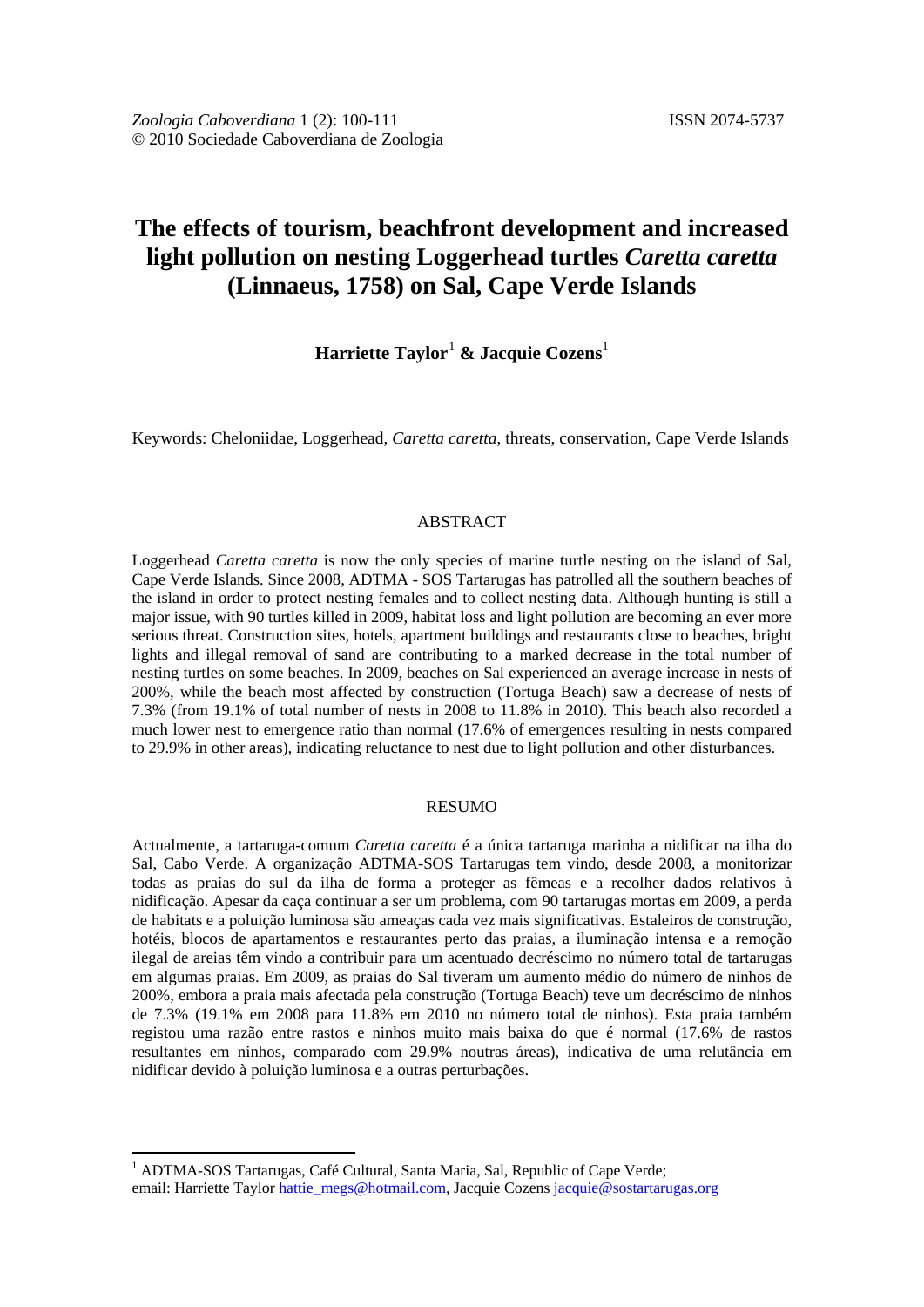## INTRODUCTION

In 2008, the *Associação das Amigos das Tartarugas do Ambiente (ADTMA) - SOS Tartarugas* was founded to protect nesting Loggerhead turtles *Caretta caretta* on the island of Sal, Cape Verde Islands. When the project began only occasional surveys of the nesting population had been done and no work had taken place regarding the impact of tourism development on habitat and the behaviour of turtles. Prior to 2008, the Câmara Municipal (City Hall) of Sal island, implemented patrols in conjunction with the National Armed Forces. However, this did not include data collection, so no information existed on the number of turtles, nests or turtles being killed.

The island of Sal has few resources and must exploit the good weather and long, sandy beaches for tourism. This has resulted in a dramatic increase in apartments and hotels on the south and south-western side of the island (cf. Fig. 16). Marine turtles are protected by law (Decreto Lei No 7/002) and any disturbance could (in theory) result in a fine or a jail sentence. The law allows construction 80 m from the high water mark, but this regulation is not always adhered to or enforced.

The south-western shore of the island has, in the past, been the highest density nesting area on the island (Gonçalves 2007), but construction has had a significant impact on the quality and availability of beaches available to turtles.



Fig. 1. Algodoeiro in 2008.

At the start of the 2008 nesting season, Algodoeiro was undisturbed by construction (Fig. 1), but during the season, work on the resort of Paradise Beach began (Fig. 2), soon to be followed by Cotton Bay (cf. Fig. 16). During 2009, construction of Tortuga Beach began, as well as work on desalination facilities by Aguas Ponta Preta which led to open ditches for a large part of 2009 and 2010.



Fig. 2. Algodoeiro in 2010.

In 2010, some parts of Tortuga Beach are occupied, work has begun on Dunas Beach resort and continues on Paradise Beach and Cotton Bay. Throughout the various phases of building there has been disturbances through increased lighting, noise from nighttime work, compaction of sand and loss of habitat due to ditches, debris and fences (Fig. 3-4).

It has previously been noted that coastal development is a major hazard to marine turtles, as the destruction of nesting space can result in decline and local extinction. Light pollution has been noted to affect the site choice of nesting females and to disorientate hatchlings. This leads to an increase in hatchling mortality and a decrease in nesting attempts by females (Witherington 1992).

The increase of tourists to Sal island has also seen more unregulated turtle walks on the beaches at night. Due to lack of knowledge, unauthorised guides often interrupt nesting or destroy nests through not following established international guidelines for viewing nesting turtles. Even worse, guides have been known to allow turtles to be killed by hunters. Further loss of habitat is caused by increased amount of beach furniture and permanent structures as more beach bars and restaurants are constructed (Fig. 5-6).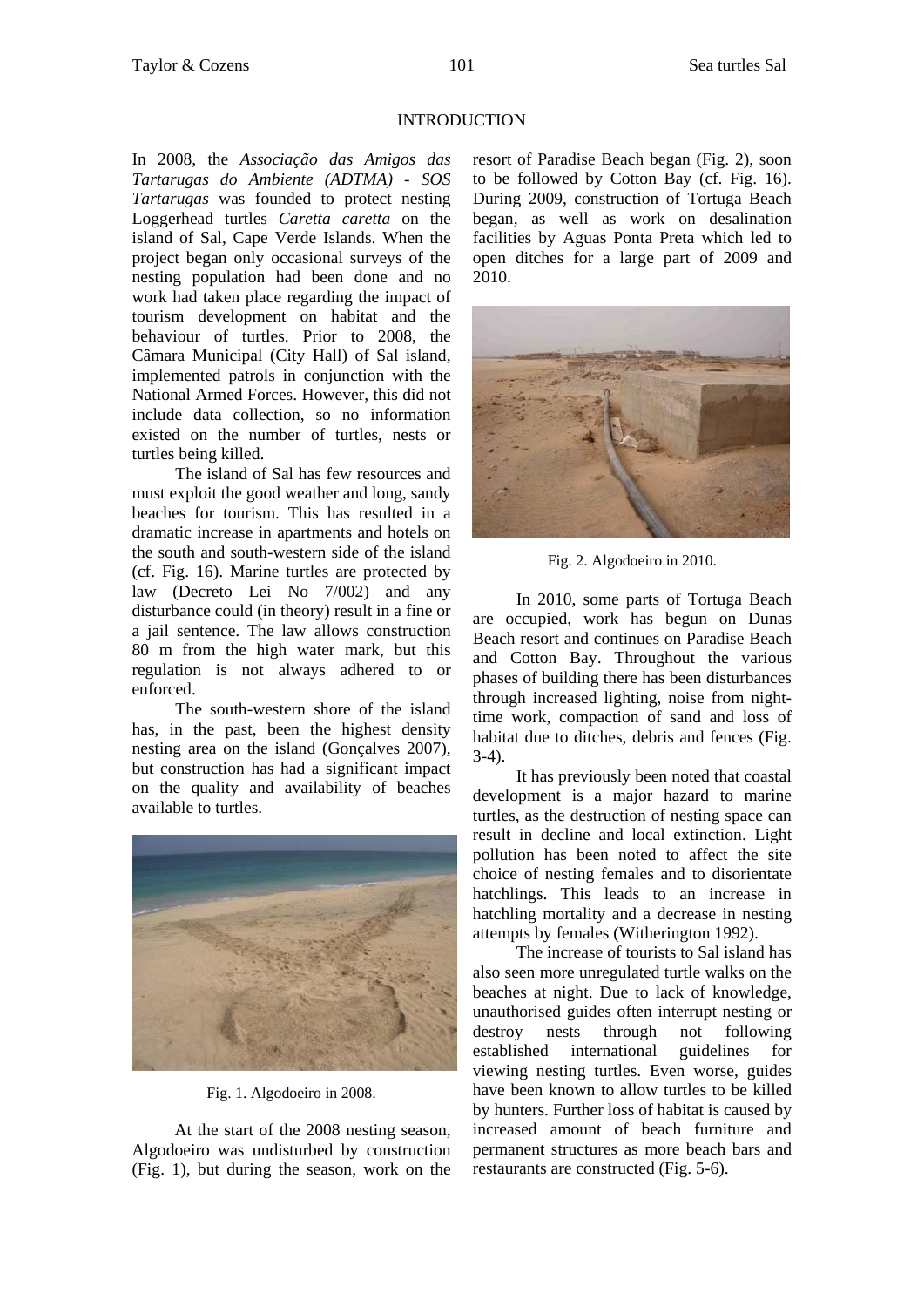construction and lights on nesting behaviour, the number of nests and any disorientation of adults and hatchlings turtles.







Fig. 3-6. In clockwise order: Open ditches at Algodoeiro; Paradise beach fench, 40 m from sea; Watersports centre increasingly encroaching on nesting beach (Angulo's Surf Centre, Santa Maria); Beach furniture and inappropriate lighting (Odjo D'Agua Hotel, Santa Maria).

### **METHODS**

During the years 2008-2010, patrols have been conducted working in two shifts during the night from the beginning of June until the end of October (21.00 PM – 01.00 AM & 01.00 AM – 06.00 AM) on Algodoeiro, Costa Fragata and Serra Negra (Fig. 7). In addition, morning surveys were conducted between 06.00 and 10.00 AM from the beginning of June until the end of November to collect data from smaller beaches and beaches not patrolled regularly at night. A bi-weekly island survey was conducted to collect data from all northern nesting beaches. Data are collected for every turtle emergence. Rangers record a minimum of time, date, beach, high

water mark, activity type and GPS position as well as additional observations, including disorientation or difficulty in constructing a nest. Nests in areas where emerging hatchlings are likely to be affected by lights were relocated to one of two hatcheries or to another part of the beach. Hatchling orientation was evaluated by analysing the direction of tracks after hatching for those left *in situ*. Data have been collected for two full nesting seasons in 2008 and 2009 and data collection is underway in 2010. For the purposes of this paper, data from 12 June to 7 September are being compared for all three years.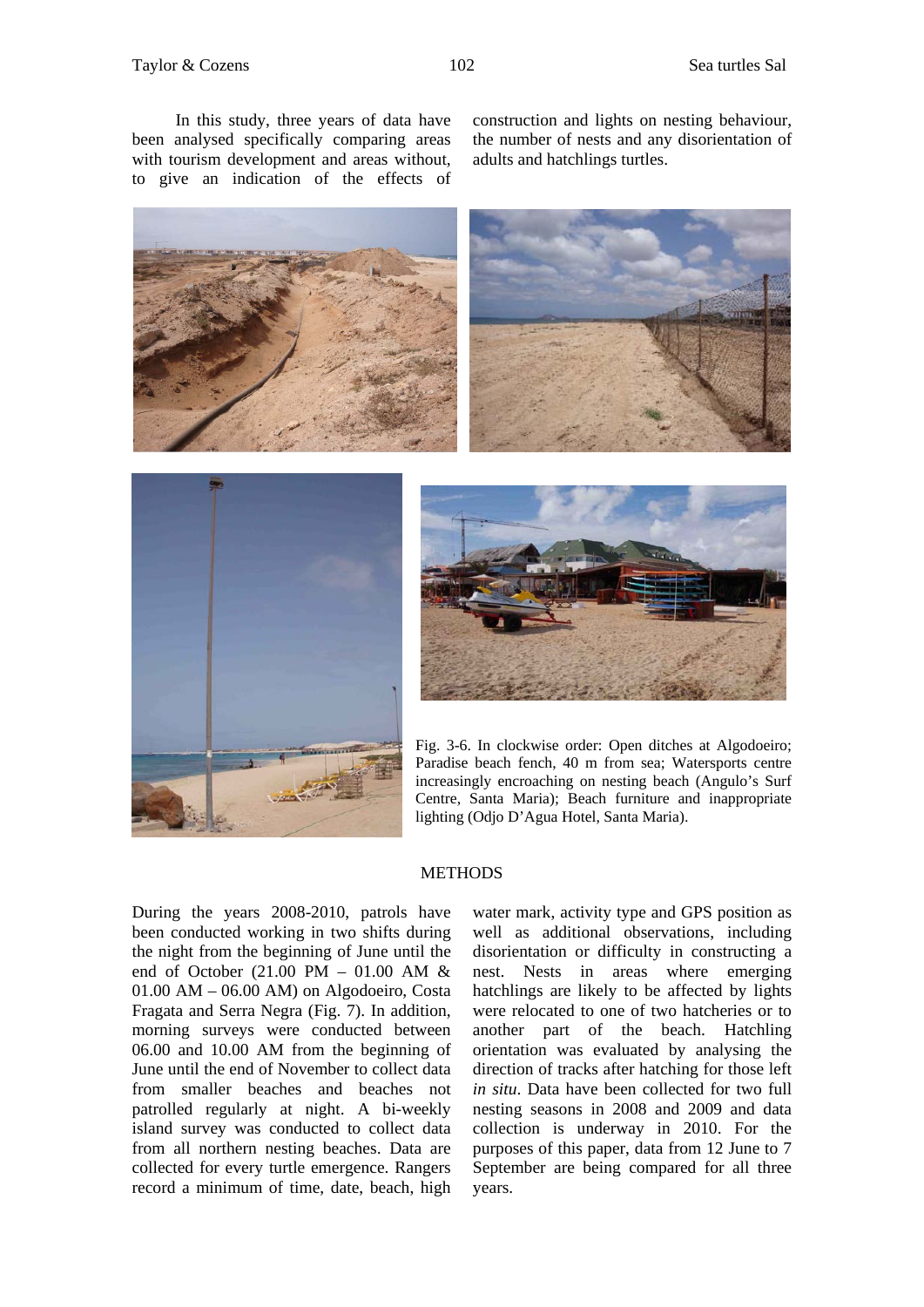

Fig. 7. Map showing the locality of Loggerhead nesting beaches in the southern part of Sal.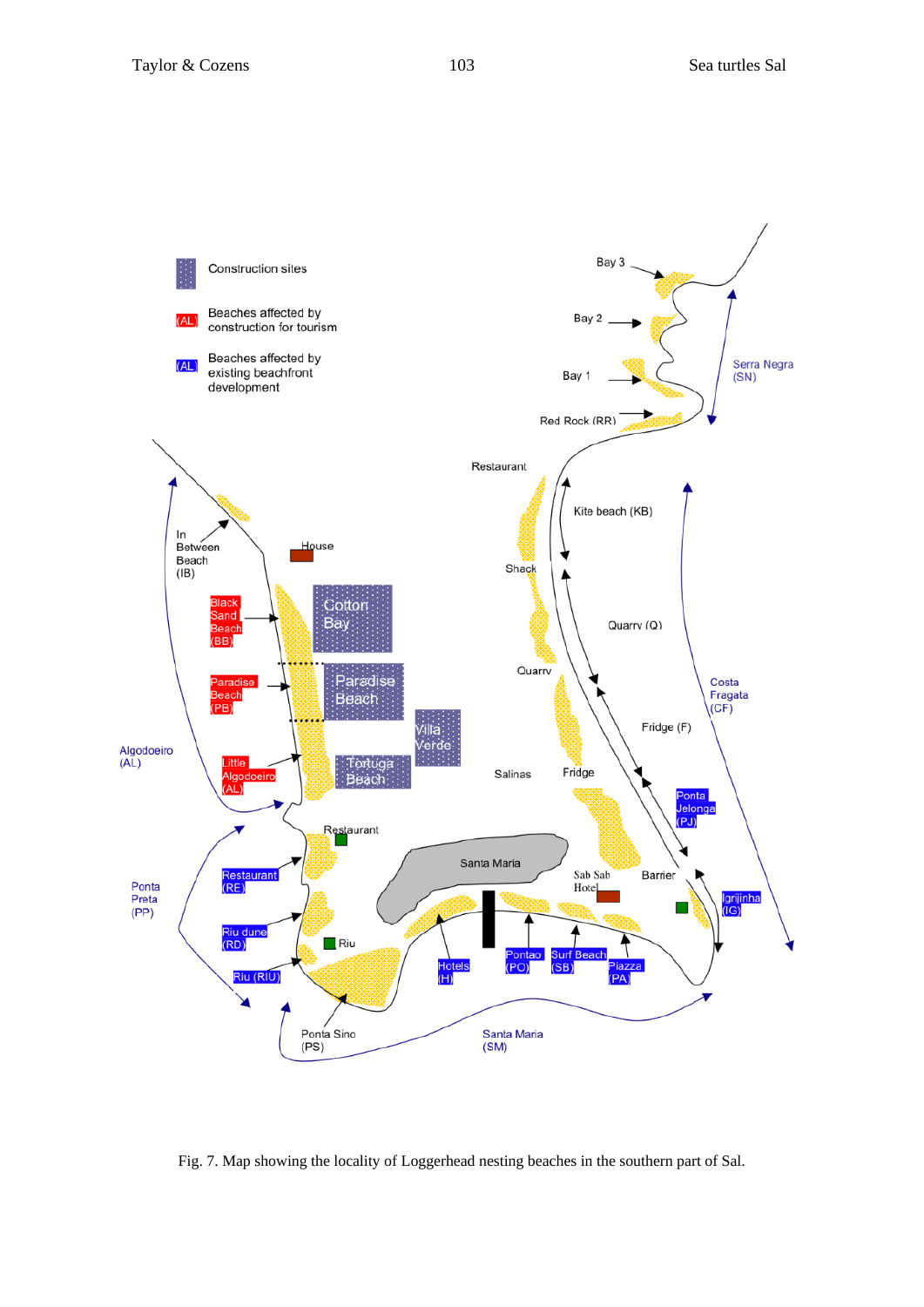# RESULTS

In the first year of the project (2008), a total of 1238 tracks and 347 nests were recorded (Cozens 2009). In 2009, in common with all islands in Cape Verde, the number of nests increased substantially to 3590 tracks, of which 1037 were nests (Lino *et al.* 2010). Preliminary data on turtle activities in 2010 show a slight increase when compared to 2008, with a current total of 1369 activities, 357 of which are nests (Fig. 8).



Fig. 8. Number of nests on Sal, 2008-2010.

Over the last three years, the sections of the beach known as Ponta Jelonga (Costa Fragata/east coast) and Black Sand Beach (Algodoeiro/west coast) (Fig. 7) have consistently had the highest percentage of the total number of nests, accounting for 25% of all nests on Sal (Table 1). However, if Serra Negra is taken as a whole (since the sections are much smaller than those on Costa Fragata or Algodoeiro), it accounts for between 15% and 29% of all nests and shows a marked increase over the three years (Fig. 9).



Fig. 9. Number of nests on Serra Negra, Sal, 2008-2010.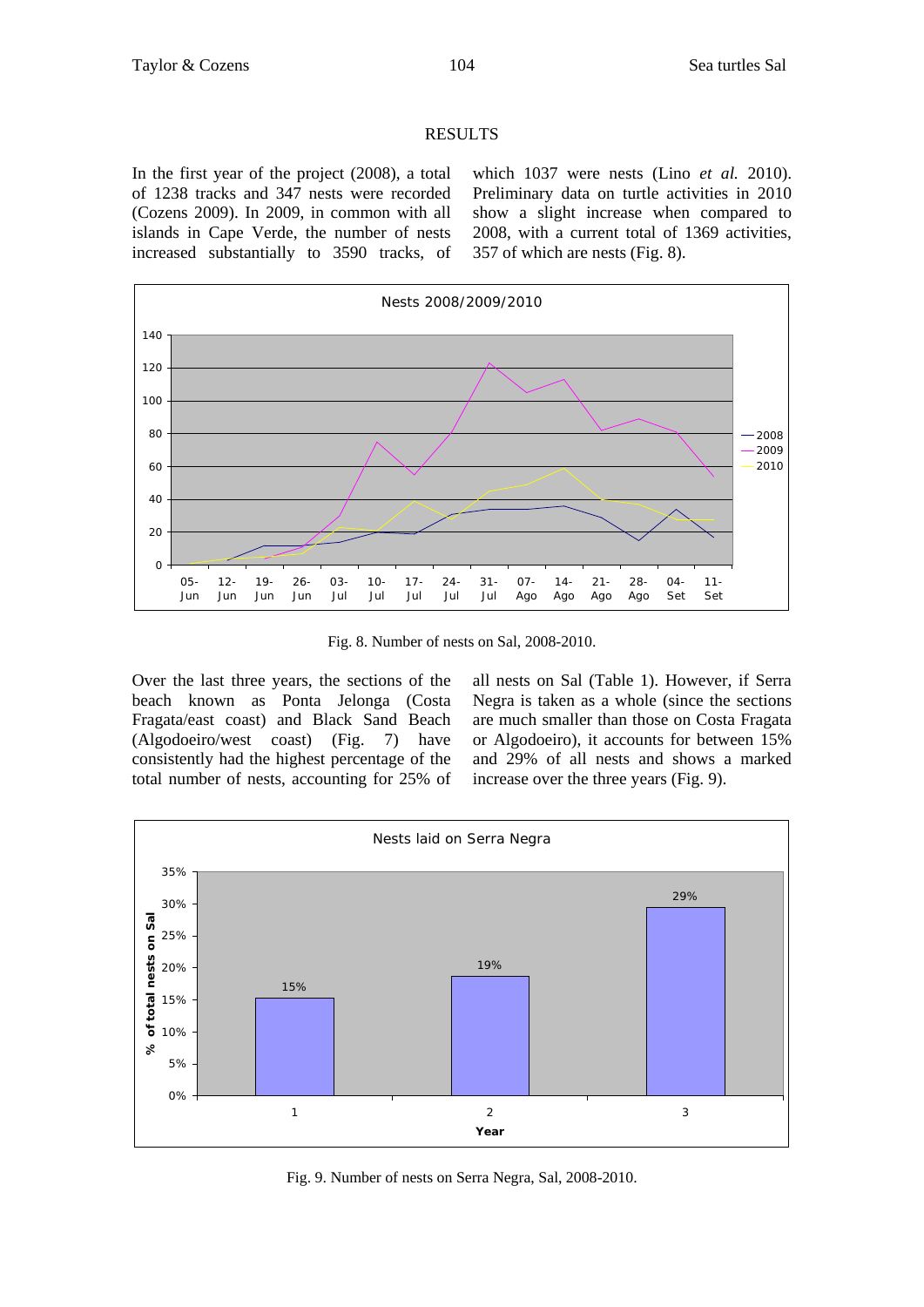|                |                            |                  | <b>Number of nests</b> |                  | % of total nests |        |        |
|----------------|----------------------------|------------------|------------------------|------------------|------------------|--------|--------|
| <b>Beach</b>   | <b>Section</b><br>of beach | 2008             | 2009                   | 2010             | 2008             | 2009   | 2010   |
| Serra Negra    | B1                         | 12               | 49                     | 35               | 3,50%            | 4,60%  | 9,60%  |
|                | B2                         | 20               | 56                     | 27               | 5,80%            | 5,20%  | 7,40%  |
|                | B <sub>3</sub>             | 12               | 52                     | 26               | 3,50%            | 4,90%  | 7,20%  |
|                | <b>RR</b>                  | 9                | 43                     | 19               | 2,60%            | 4,00%  | 5,20%  |
| Costa          |                            |                  |                        |                  |                  |        |        |
| Fragata        | KB                         | $\tau$           | 68                     | 19               | 15,30%           | 6,30%  | 5,20%  |
|                | Q                          | 18               | 111                    | 29               | 5,20%            | 10,40% | 8,00%  |
|                | $\mathbf F$                | 24               | 57                     | 20               | 6,90%            | 5,30%  | 5,50%  |
|                | PJ                         | 47               | 151                    | 45               | 13,60%           | 14,10% | 12,40% |
| Santa Maria    | PA                         | 8                | $\mathbf{1}$           | $\mathbf{1}$     | 2,30%            | 0,10%  | 0,30%  |
|                | SB                         | $\mathfrak{S}$   | 27                     | 3                | 1,40%            | 2,50%  | 0,80%  |
|                | PO                         | $\mathbf{1}$     |                        | $\boldsymbol{0}$ | 0,30%            | 0,00%  | 0,00%  |
|                | H                          | 1                | 9                      | $\boldsymbol{0}$ | 0,30%            | 0,80%  | 0,00%  |
|                | PS                         | 9                | 20                     | $8\,$            | 2,60%            | 1,90%  | 2,20%  |
| Ponta Preta    | <b>RIU</b>                 | 5                | 24                     | 6                | 1,40%            | 2,20%  | 1,70%  |
|                | <b>RD</b>                  | 13               | 14                     | 5                | 3,80%            | 1,30%  | 1,40%  |
|                | RE                         | 6                | 9                      | $\boldsymbol{7}$ | 1,70%            | 0,80%  | 1,90%  |
| Algodoeiro     | AL                         | 27               | 54                     | 15               | 7,80%            | 5,00%  | 4,10%  |
|                | PB                         | 39               | 136                    | 28               | 11,30%           | 12,70% | 7,70%  |
|                | <b>BB</b>                  | 38               | 119                    | 48               | 11,00%           | 11,10% | 13,20% |
|                | IB                         | 10               | $8\,$                  | $\mathbf{1}$     | 2,90%            | 0,70%  | 0,30%  |
| Northern       | CADJ                       | 5                | 5                      | $\overline{4}$   | 1,45%            | 0,47%  | 1,10%  |
| <b>Beaches</b> | <b>CFUND</b>               | 3                | 15                     | 3                | 0,87%            | 1,40%  | 0,83%  |
|                | <b>MUD</b>                 | $\overline{4}$   | 6                      | $\mathbf{1}$     | 1,16%            | 0,56%  | 0,28%  |
|                | <b>MAD</b>                 |                  | $\mathbf 1$            | $\mathbf{1}$     | 0,00%            | 0,09%  | 0,28%  |
|                | ML                         | 20               | 32                     | 5                | 5,78%            | 2,99%  | 1,38%  |
|                | PL                         | $\boldsymbol{0}$ | $\mathbf{1}$           |                  | 0,00%            | 0,09%  | 0,00%  |
|                | $\rm{JP}$                  | $\mathbf{1}$     | $\mathbf{2}$           | $\mathbf{2}$     | 0,29%            | 0,19%  | 0,55%  |
|                | <b>CAL</b>                 | $\mathbf{1}$     |                        | $\overline{2}$   | 0,29%            | 0,00%  | 0,55%  |
|                | ${\rm FJ}$                 |                  | $\mathbf{1}$           | $\mathbf 1$      | 0,00%            | 0,09%  | 0,28%  |
|                | PAR                        | $\mathbf{1}$     | $\mathbf{1}$           | $\mathbf{2}$     | 0,29%            | 0,09%  | 0,55%  |

Table 1. Distribution of Loggerhead nests on Sal Island, 2008-2010. The two sections with the most nests are highlighted (consistently accounting for 25% of all nests).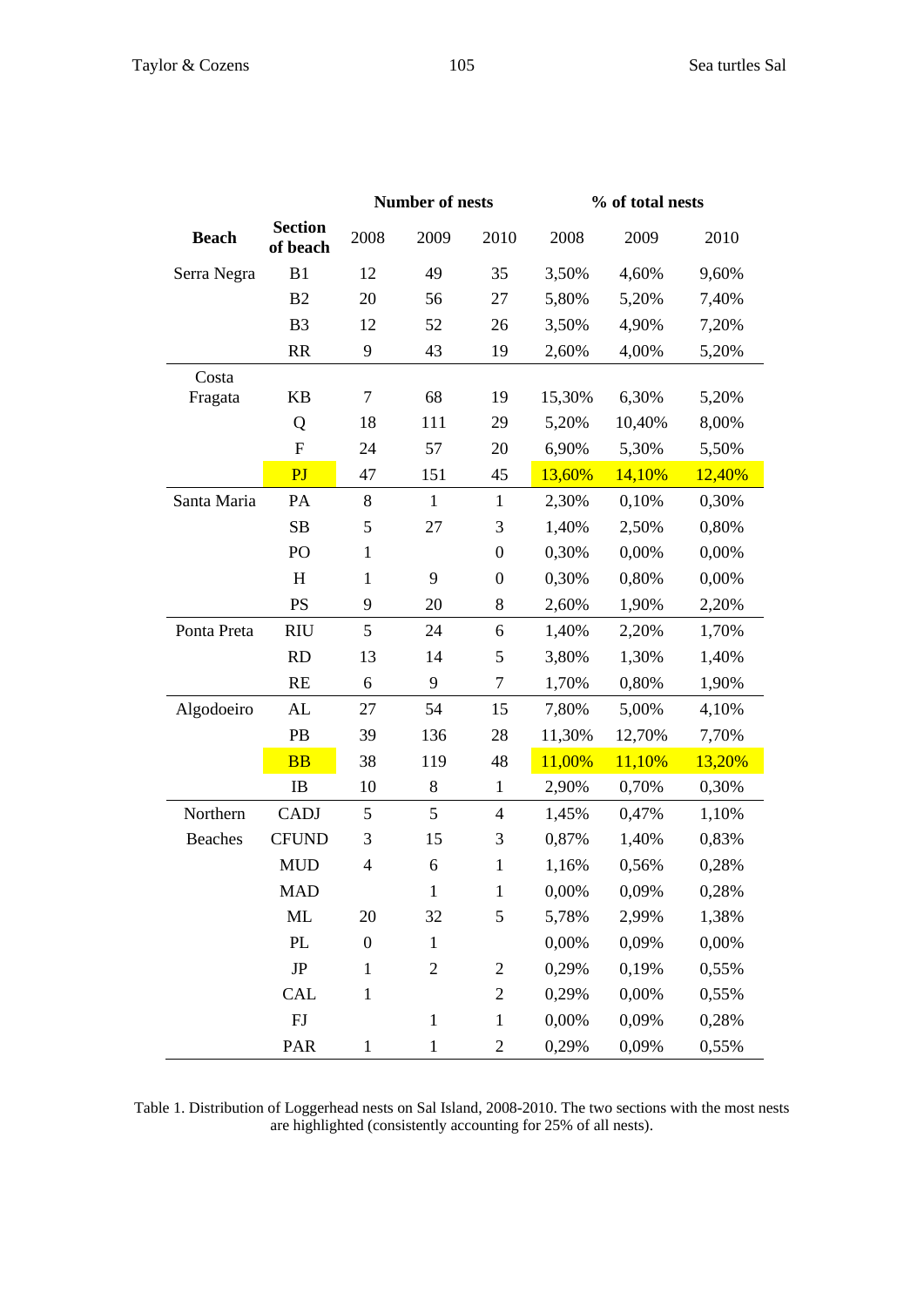Over the past three years, Paradise Beach (PB) and Little Algodoeiro (AL), the areas most affected by construction sites (Cotton Bay, Paradise Beach, Tortuga Beach and Dunas Beach resort) have shown a decreasing trend in the total percentage of nests being laid in the area (Fig. 10).



Fig. 10. Increasing number of nests laid on beaches with no development versus decreasing number laid on those with development, Sal, 2008-2010.

Nesting on Little Algodoeiro (AL) has almost halved since 2008 and Paradise Beach (PB) saw a small increase in 2009, but has now dropped below 2008 figures by around 3%, almost 5% lower than 2009. Santa Maria

(SM), the area most affected by existing hotels, restaurants and bars has also seen a marked decrease in nesting over the three years (Fig. 11).



Fig. 11. Decreasing number of nests laid on beaches in Santa Maria with tourism facilities (bars, restaurants, hotels, apartments etc.), 2008-2010.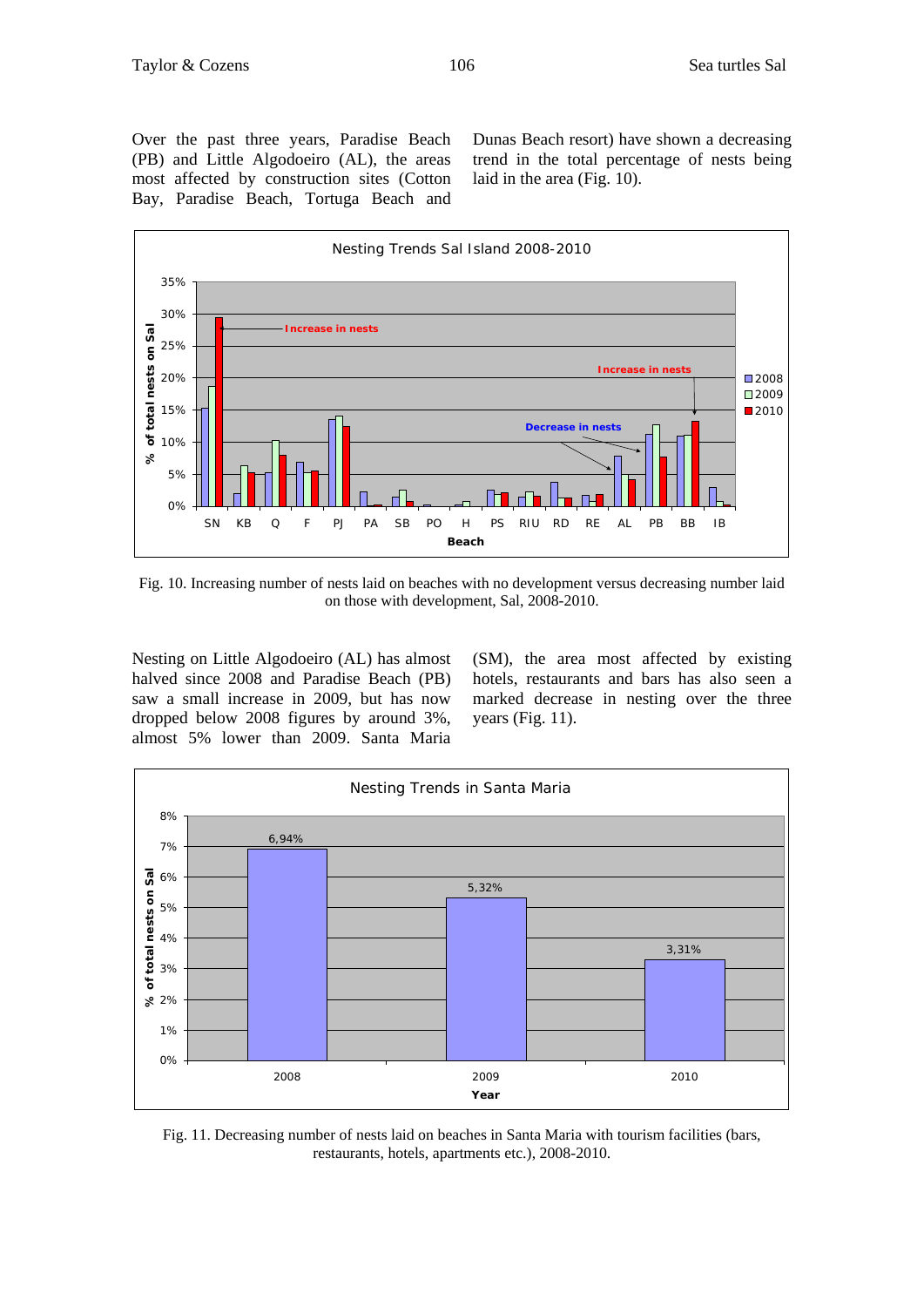Over the last three seasons, nests that been have left in these brightly lit areas have seen emergent hatchlings become disorientated by the lights, heading to construction sites, bars, hotels and restaurants instead of the sea (Cozens 2009). An increasing number of nests have required relocation in the area around the construction sites due to the threat of light pollution and in 2009 and 2010 removal of every nest outside Tortuga Beach/Resort Group (AL) was necessary. This is also the

case for nests in Santa Maria (SM). By contrast, no nests have ever been relocated from Serra Negra (SN) due to lights and very few on Costa Fragata (CF) require relocation for this reason. On the island as a whole, there is an increasing need for nests to be relocated due to light pollution. Between 2008 and 2010, there was an increase of 23.76% in the number of nests moved due to the threat of hatchling disorientation caused by lights, from 7.23% in 2008 to 30.99% in 2010 (Fig. 12).



Fig. 12. Increasing number of nests requiring relocation due to light pollution.

This becomes even more alarming when comparing the east coast (CF) with the west coast (AL). The percentage of nests that experienced hatchling disorientation and had

therefore been affected by lights on the west coast has almost doubled from 26.67% in 2008 to 75.46% in 2010 (48% increase) (Fig. 13).



Fig. 13. Comparison of nests requiring relocation due to lights on east and west coasts of Sal.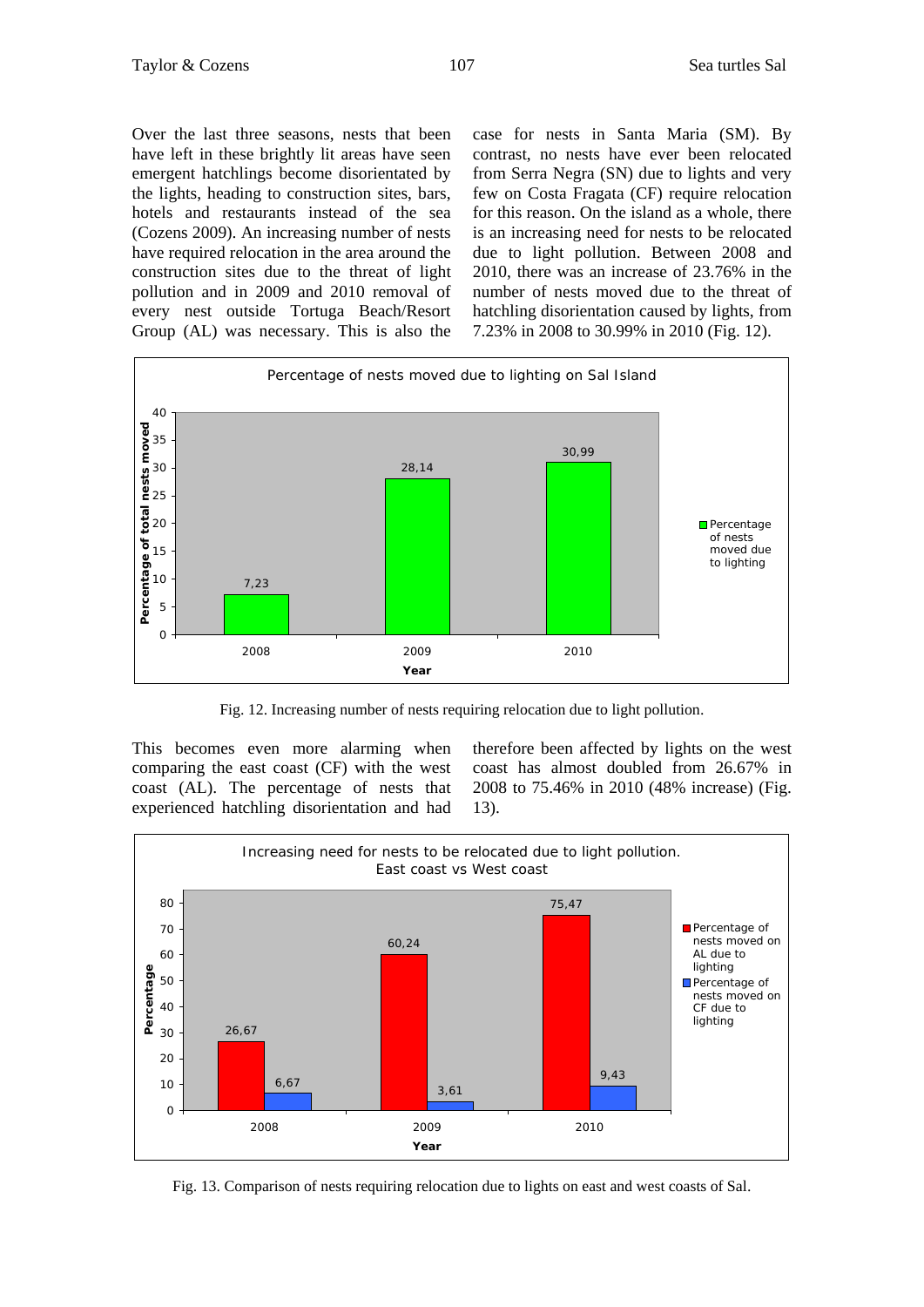

Fig. 14. Rangers rescue turtle hatchlings that have fallen into open pits on Algodoeiro.

Open ditches due to construction close to the high water mark pose a threat to both hatchlings and adult females and has led to hatchlings falling into cement pits (Fig. 14). Live and dead hatchlings are also frequently found on construction sites and the ditches in front of them. Construction traffic has caused compaction of the sand and debris and heavy machinery left on the beaches have further limited available nesting areas (Fig. 15).



Fig. 15. Compaction of sand due to construction traffic on Algodoeiro.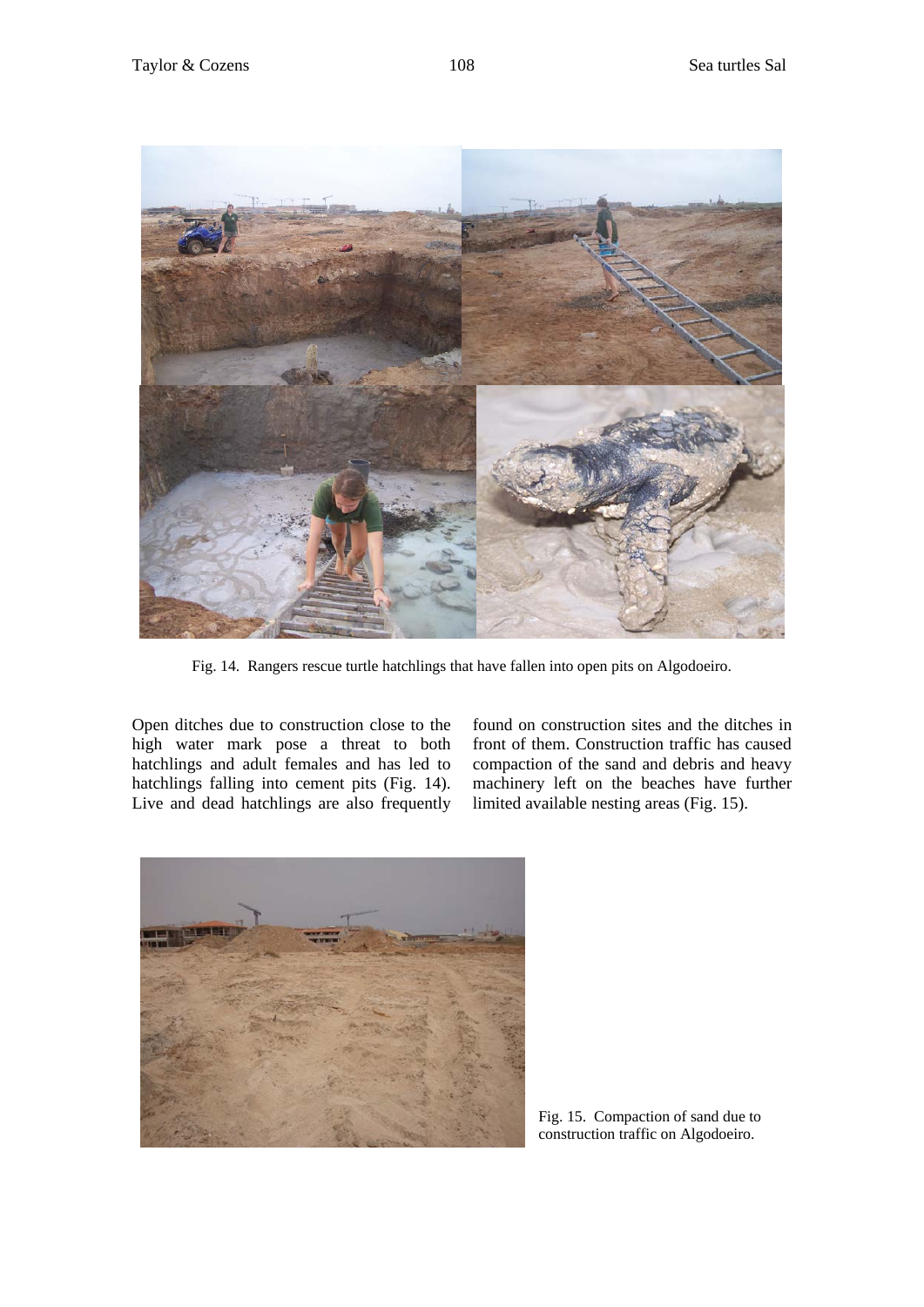Disruption to nesting through lighting also contributed to a higher than usual ratio of false crawls and nesting attempts on the beach in front of The Resort Group development of Tortuga Beach (AL). It is generally accepted that the number of nests laid in a season will equal around 30% of total tracks without nests. The average ratio on Sal is 28-30%, but on this particularly beach the ratio is much lower (17.86%) indicating a reluctance to nest in this area, most likely because of light pollution or noise (Table 2).

| <b>TOTAL</b>  | <b>FALSE</b>  |              |         |
|---------------|---------------|--------------|---------|
| <b>TRACKS</b> | <b>CRAWLS</b> | <b>NESTS</b> | % NESTS |
| 84            | 69            | 15           | 17,86%  |
| 97            | 68            | 29           | 29.90%  |
| 476           | 334           | 142          | 29,83%  |
|               |               |              |         |

Table 2. Comparison of false crawl/nesting ratio on Sal, 2010. AL has a significant lower ratio of nests to false crawls than other beaches with no disturbance, indicating a reluctance to nest on this beach.

#### DISCUSSION

Coastal development is a major hazard to marine turtles – the destruction of nesting space can result in decline and local extinction. Light pollution has been recorded to affect the site choice of nesting females and to disorientate hatchlings leading to an increase in hatchling mortality and a decrease in nesting attempts by females (Witherington 1992).

The results on Sal during 2008-2010 indicate a trend towards decreasing nesting activity in areas where there is tourism activity or where there is construction or development for tourism. This is particularly the case on Little Algodoeiro (AL) and Paradise Beach (PB) where nesting has decreased by 4% from 2008 to 2010. Beaches such as Ponta Jelonga or Serra Negra (up 6%) on the south-eastern side of Sal are mostly unaffected by lights or tourism development and the percentage of nests has remained stable or increased over the last three years. Black Sand Beach (BB) on the east coast has also shown an increase, possibly due to disturbance on Algodoeiro (AL) and Paradise Beach (PB) causing turtles to move further north along the same coast. However, the possibility exists that turtles on Sal will travel further north to find beaches free of lighting and be at risk of being killed by hunters on unpatrolled beaches. Unfortunately, the next beach north of this area is Monte Leão, an undeveloped but also unprotected beach with a high mortality rate of nesting turtles, i.e. 87% of all turtles killed on Sal were killed on

northern, unprotected beaches and 41% of those were at Monte Leão. Therefore a tendency to swim north to Monte Leão after being unable to nest on Algodoeiro may result in the turtle being killed.

With four large resorts under construction, one of which is starting to be occupied, these sites are rapidly encroaching on some of the most important nesting beaches on Sal. Black Sand Beach is of particular concern. This section of beach has a consistently high percentage of the total number of nests and a good hatching success rate, yet planning permission has been given to create a marina at the northern end. It seems possible that if this project goes ahead and all the resorts open, loss of one of the most important nesting beaches in Sal is inevitable (Fig. 16). Degradation of the southwestern coastline has become more apparent over the three years that SOS Tartarugas has been patrolling the beaches. Compacted sand on Paradise beach has led to a decrease in the available space that nesting turtles have left to lay their eggs. A construction fence towards the back of the beach has made it easier for vehicles to drive along causing the compaction of sand, leaving only a few metres of sand suitable for nesting turtles. These few metres are prone to inundation later in the season when large swells cause higher than usual tides.

Security spotlights used by all of the construction sites are far from turtle friendly. These lights create problems not only in front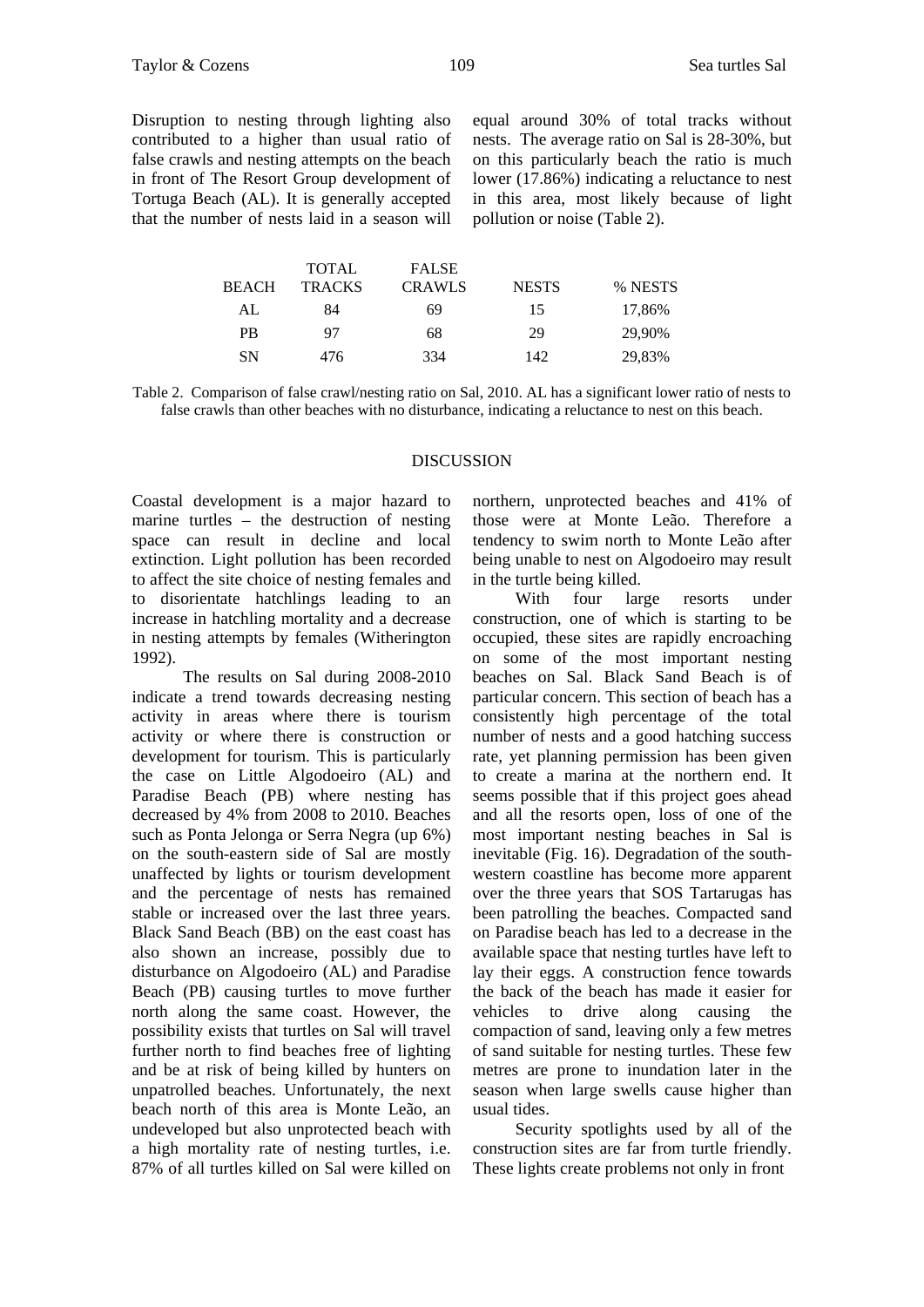of the sites, but along the entire south-western coast. As more resorts open and roads are built to service these resorts, more lighting will be installed and the problems will increase. Lighting pollution may be considered as a form of habitat loss. When females are unable to nest, they may choose another less suitable nesting site outside of their normal range. If a suitable nesting site is not found, it could be possible for the turtle to release her eggs at sea. Other issues, such as the number of hatchlings produced, sex ratios and hatchling fitness may all be affected by the choice of a less suitable nesting location (Witherington & Martin 1986). It also seems likely that disturbance will be caused by tourists and residents visiting the beaches unsupervised during the turtle nesting season. Increased habitation invariably brings issues of pollution and litter and there are already problems with nest predation by dogs living on construction sites.

Turtles tend to nest on dark beaches, but many still nest on beaches where the influences of lights are present. When this occurs, the female turtles are putting the lives of their offspring under threat due to the disorientation caused when the hatchling emerges from the nest. On an unlit beach hatchlings will instinctively head towards the sea, however lighting can disrupt this nocturnal behavior (Witherington & Martin 1986). Therefore turtles may continue to nest in areas affected by light pollution on Sal, but increasing amounts of intervention will be required by SOS Tartarugas and the Câmara Municipal of Sal since more nests will need to be relocated to hatcheries, creating strain on already limited resources of finance and manpower.

Tourism on Sal is a necessity for economic growth and it is possible for turtle friendly lighting to be installed and development to continue in a way that minimises disturbance. However, in order for this to happen there has to be the will from developers to preserve the natural beauty of Sal's beaches and for the laws that protect this endangered species' habitat to be upheld. Surveys conducted by SOS Tartarugas amongst tourists and residents have shown a clear indication that once they are aware of the issues, the majority of people will choose a turtle friendly business over one that contributes to the extinction of Loggerheads on Sal.



Fig. 16. The growth of tourists resorts on the island of Sal showing the site of the planned marina.